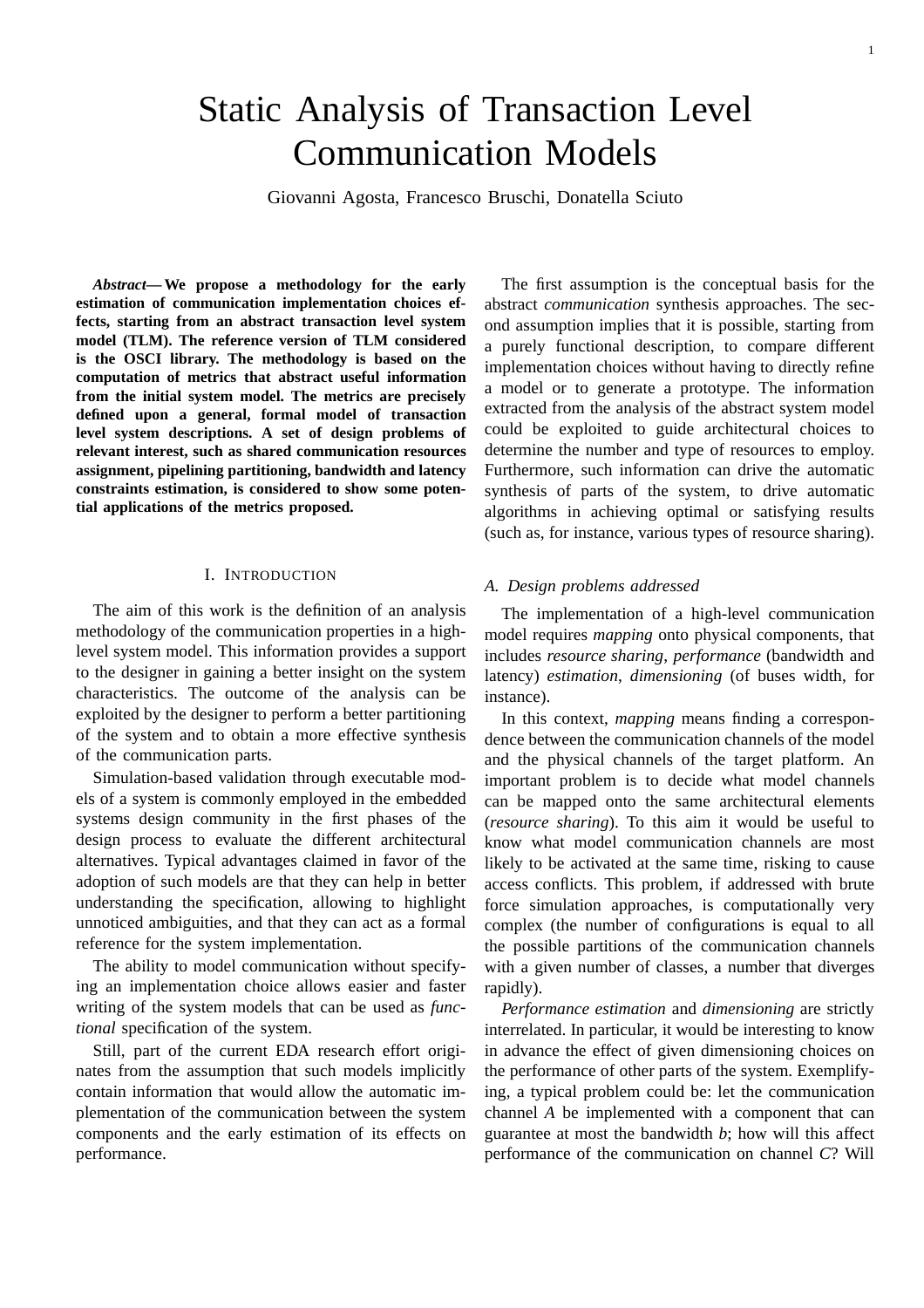this choice impose an upper constraint on the bandwidth of *C*? Even for this problem, a brute force simulation approach would be impractical.

The intrinsic complexity of a simulation approach to these problems suggests the exploration of static analysis techniques, which would be valuable to support the designers in making effective choices by better understanding the specification features.

In our work we determine the information that can be obtained statically and that can be useful for the solution of the problems considered.

This information can be either structural, identifying the communication dependencies, or relate to communication performance. *Communication Dependencies Information* allows detection of such dependencies, that may be hidden, but allows also the estimation of the communication load and latency. *Communication Performance Information* can be either local or global. Local performance can be characterized by latency and throughput of specific communication channels. Global performance allows the identification of possible bottlenecks but also the detection of the available parallelism.

*Dependencies Information* can be valuable independently from *Performance Information*, or be exploited as a basis for evaluating the latter.

# *B. Proposed methodology*

The analysis methodology proposed in this paper aims at the extraction of the above information by means of a static analysis of the early, transaction level based executable model.

This is obtained by defining a set of *metrics* that can be statically computed. The role of the analysis in an implementation flow (here emphasis is on communication implementation) is shown in Figure 1.

It is worth noting that the metrics proposed are not in a one to one correspondence with the information categories mentioned. The link between their estimation and the achievement of the desired information is obtained with a further processing step. Nevertheless, metrics are formulated with these goals in mind, so it is possible to apply each of them in the estimation of a particular information category among those specified.

Among the system level design formalisms available, we choose to analyze SystemC Transaction Level Models as defined by the Open SystemC Initiative consortium (OSCI). The OSCI TLM library was designed to obviate to the lack of standardization in SystemC Interface Method Call (IMC) formalism used to describe communication at a high level of abstraction.



Fig. 1. Overview of the implementation of system communication by exploiting static analysis

## *C. Paper organization*

The rest of this paper is structured as follows. Section II provides an overview of the related works. In Section III the input SystemC subset to which the analysis can be applied is defined. In Section IV we introduce a mathematical representation of the system, used in section V to define the metrics. Some computation examples are provided in section VI. Section VII shows the application of the defined metrics to some relevant design problems such as shared communication resources assignment, pipelining partitioning, bandwidth and latency constraints estimation. Section VIII provides a larger application scenario based on an industrial case. Finally, Section IX draws some conclusions.

# II. RELATED WORKS

Metrics computation has been widely used in the fields of hardware/software codesign and power estimation.

Static metrics are used to estimate affinity between functional elements, to allow some form of clusterization, aimed at the partitioning of the system. A wide set of behavioral metrics have been developed by Vahid [11] for system-level partitioning.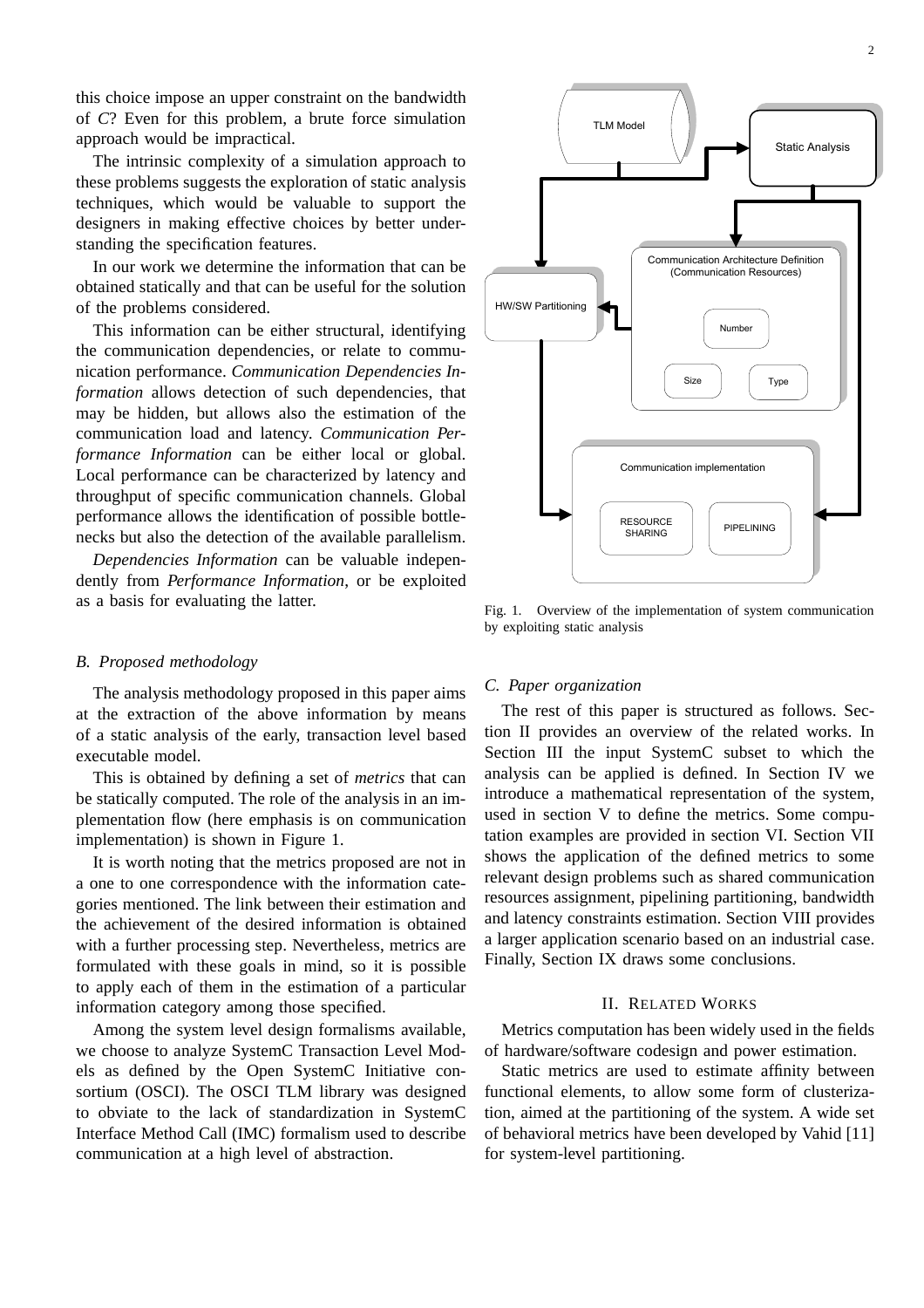Static analysis of SystemC models is also used in [9], for the timing analysis of descriptions based on parallel communicating processes. The analysis, in this case, is aimed at determining some temporal properties of the system such as the worst-case response time.

Transaction level modeling was first introduced in hardware specification languages in SpecC [13], and later developed under the name of behavioral wrappers in [12] and as Functional Interface by the VSIA [4].

The problem of the implementation of transaction level models has been addressed by Grötker et al. in [3]. Here the authors show how to use SystemC 2.0 to refine high level models into descriptions closer to the implementation; the analysis focuses on the modeling capabilities of the language, that allow the refinement of the description towards its implementation, rather than proposing a methodology for the synthesis of such models. Moreover, the problem of describing abstract models at the transaction level is extensively considered.

In [5] the authors present a set of metrics that extract, from C specifications, information that characterizes system behavior with respect to three different aspects: potential parallelism available, amount of memory access operations, amount of control component. The metrics are defined and computed relying on a hierarchical graph representation of the initial C specification. Metrics values provide information that can be exploited for architectural choices such as component pipelining, memory access optimization effectiveness, amount of architecture parallelism. The approach presented in [5] is somehow similar to that of the present work, in that it aims at providing designers with statically computable information, useful for certain architectural choices. The results of [5] are complementary to what here presented, in the sense that the concerns addressed are fairly different: we focus on the communication architecture rather than on the choice and design of the processing elements.

Another approach supporting design choices by means of statically computed information can be found in [8]. In this work, the information extracted from C based specifications is exploited to estimate whether given code is most suitable for general purpose processors, digital signal processors, or on application specific integrated circuits. Entry point of the computation is a C specification, that is translated into a control data flow graph based representation. A set of *affinity metrics* between the code and the three implementation technologies are then computed on this representation. Metrics are based on the taxonomy of instructions of the intermediate representation, with respect to their supposed affinity with different architectures. Affinities are then computed as the fraction of instructions of the class affine to

TABLE I TLM INTERFACES SUMMARY

| Interface               | Data<br>flow      | Synch<br>type | Methods                    |
|-------------------------|-------------------|---------------|----------------------------|
| tlm_blocking_get_if     | $\leftarrow$      | blocking      | get()                      |
| tlm_blocking_peek_if    | $\leftarrow$      | blocking      | peek()                     |
| tlm_blocking_put_if     | $\rightarrow$     | blocking      | put()                      |
| tlm_nonblocking_get_if  | $\leftarrow$      | non-blocking  | get(), nb can get()        |
| tlm_nonblocking_peek_if | $\leftarrow$      | non-blocking  | $peek()$ , nb can $peek()$ |
| tlm_nonblocking_put_if  | $\rightarrow$     | non-blocking  | put(), nb can.put()        |
| tlm_transport_if        | $\leftrightarrow$ | blocking      | transport()                |

one implementation technology. The work is extended in [7], where three metrics are added: *load indexes communication indexes*, and *physical cost index*. These metrics are meant to be computed to support system partitioning, and give information on aspects such as the balance between computation and communication, processor loads, and implementation cost.

In [2], we defined a set of metrics potentially useful for the estimation of the effectiveness of several communication implementation choices. In this work, the set of metrics presented in [2] has been significantly extended with the introduction of *execution dependent* metrics, that allow to take into account statistical analysis on the estimated information. More details are provided in section V. Moreover, in this work, specific applications of the proposed metrics are formally defined and tested on a design example. Another significant improvement over [2] is the definition of a precise mathematical abstraction of a SystemC transaction level model.

# III. SYSTEMC TRANSACTION LEVEL MODELING **DEFINITION**

This section summarizes the definition of the core Transaction Level Modeling library, proposed by OSCI as a standard for this level of abstraction. The library is freely available for download from the OSCI site [1]. As explained and motivated in the previous section, this TLM formalization will be considered as definition of the language input for the metrics computation.

The TLM formalization proposed by OSCI (simply "TLM" in the rest of this paper) is, in its essence, composed of a set of predefined, parametric base interfaces. Whereas a SystemC interface is composed of an arbitrary set of method signatures, TLM provides a fixed base set of defined interfaces, each with a given number of methods, whose semantics is determined. TLM interfaces are characterized by three main choices: whether their methods have a blocking or non-blocking behavior, whether the data transmission is bidirectional or unidirectional, and what kind of data is passed when the interface methods are invoked.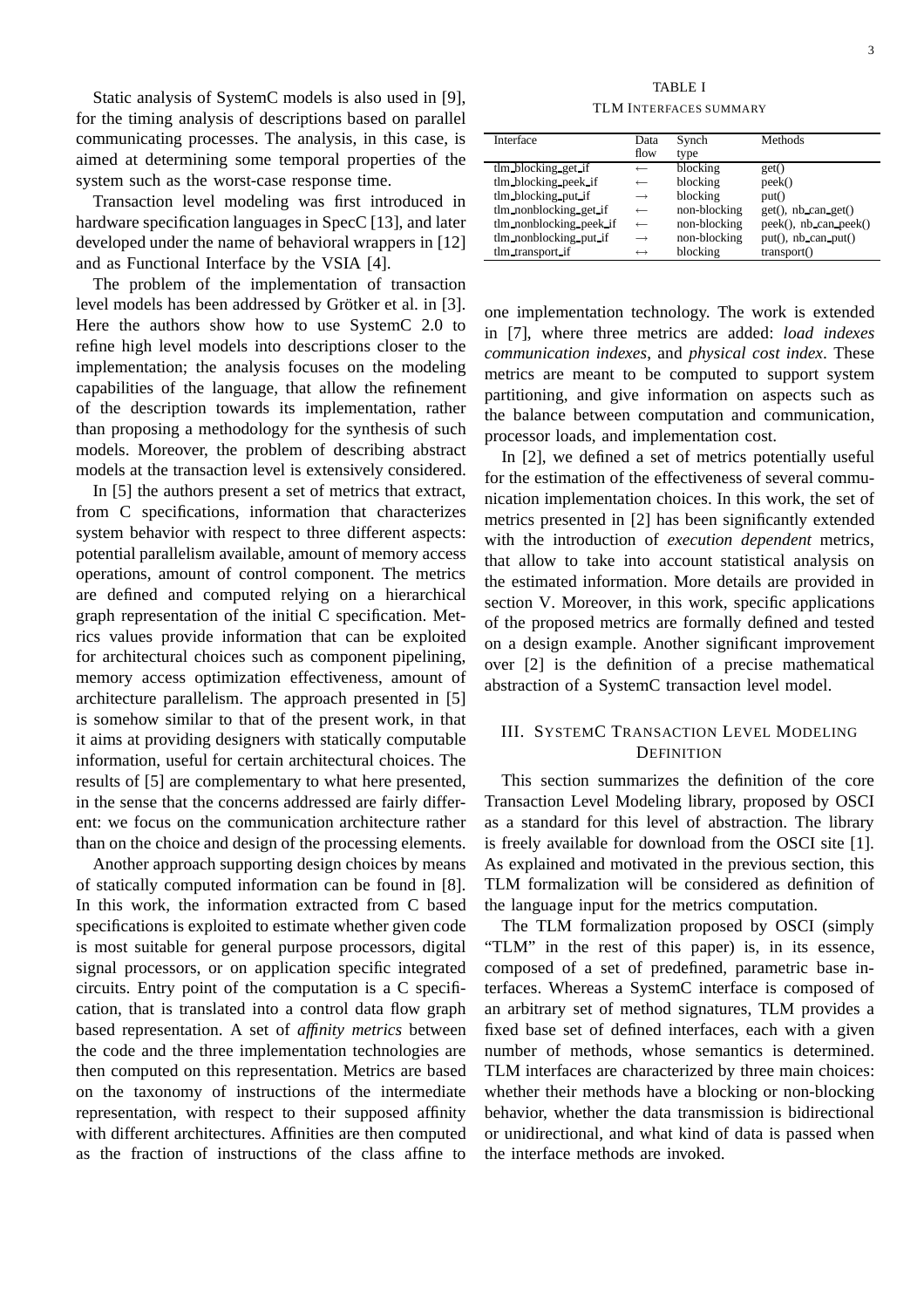Given these basic characterization criteria, TLM defines a set of seven interfaces that represent homogeneous communication transactions, as shown in Table I. *A SystemC model is TLM compliant if all its channels implement only interfaces among those listed in Table I*.

All the interfaces are parametric with respect to one (unidirectional) or two (bidirectional) data types.

In the rest of this section, we will deal with the two main features of those interfaces: data flow direction and synchronization, since these features of TLM models will be exploited in the analysis presented in the next sections. A more in-depth coverage of SystemC TLM modeling can be found in [6].

#### *A. Synchronization*

SystemC allows the description of modules behavior with two types of processes: SC METHOD and SC THREAD. The main difference between the two is that an SC METHOD cannot suspend its execution waiting the occurrence of an external event, while an SC THREAD can do so. Suspension, in SystemC, is achieved through invocation of the *wait* method. SC METHODs cannot invoke a wait() statement, nor they can invoke any function or service that invokes it. Adopting a widespread terminology, OSCI calls *non– blocking* any function that *is guaranteed* not to call any wait, directly or indirectly, and *blocking* all the others. This concept is formalized in TLM: all the interface methods are characterized as *non-blocking* or *blocking*, depending whether they guarantee or not that calling them will not lead to a wait() suspension.

Non-blocking interfaces provide methods to check whether the non-blocking request is likely to succeed (e.g., *nb can get*) and methods that return an *sc event* that is notified when the non-blocking action, if called, would likely succeed. These primitives allow the designer to adopt synchronization models for the nonblocking control scheme that are closely modeled on the *interrupt* and *program control* peripheral interaction modes.

#### *B. Data flow direction*

In addition to managing different types of synchronization methods, TLM provides both unidirectional (*put* or *get*) and bidirectional (*transport*) transactions. The rationale behind this choice is that any arbitrarily complex communication protocol can be broken down into a sequence of unidirectional (or bidirectional) transactions. On the other hand, the possibility of defining both unidirectional and bidirectional communications allows to easily model different types of interactions, such as a read across a bus or a network packet transmission, without breaking them down in smaller components or requiring more resources than what is needed.

# *C. TLM 2.0 Extensions*

The need for features not present in the initial TLM specification has led to the development of a second TLM standard proposal (*TLM 2.0*). TLM 2.0 presents several novel or variant abstractions, mainly aimed at improving performance, allowing finer timing specification and augmenting the expressive capabilities of the formalism. While TLM 2.0 is still in its second draft form, it is worthwhile to consider how the proposed extensions will affect the methodology proposed in this paper.

First, a new transport interface has been defined, which, instead of performing bidirectional data flow, concentrates information into a *transaction* argument. This allows faster simulation, but preserves the transport semantics.

For timing expressiveness, a new level of accuracy, called *loosely-timed*, is introduced. The possibility of expressing timing information is present in TLM 1.0 as well, though not in a standardised form. Our work is focused on the analysis of functional specifications, without timing information. Thus, the new level of timing accuracy does not affect the system models considered in the rest of the paper.

Beyond some syntactic adjustments, the proposed methodology applies indifferently to TLM 1.0 and TLM 2.0 models at the untimed functional level of abstraction.

# IV. SYSTEM REPRESENTATION

In this section, a mathematical abstraction of the TLM SystemC models is presented. This representation serves as basis for the definition and computation of the communication estimation metrics in Section V. In the remainder, the structure of this information will be referred to as *MOIR*, that is *Metric Oriented Intermediate Representation*.

A MOIR of a given model is basically an *annotated graph* of connected components:

$$
D=
$$

where  $M$  is the set of components and  $E$  is the set of edges.

The components are defined according to the OSCI TLM interpretation of SystemC [6].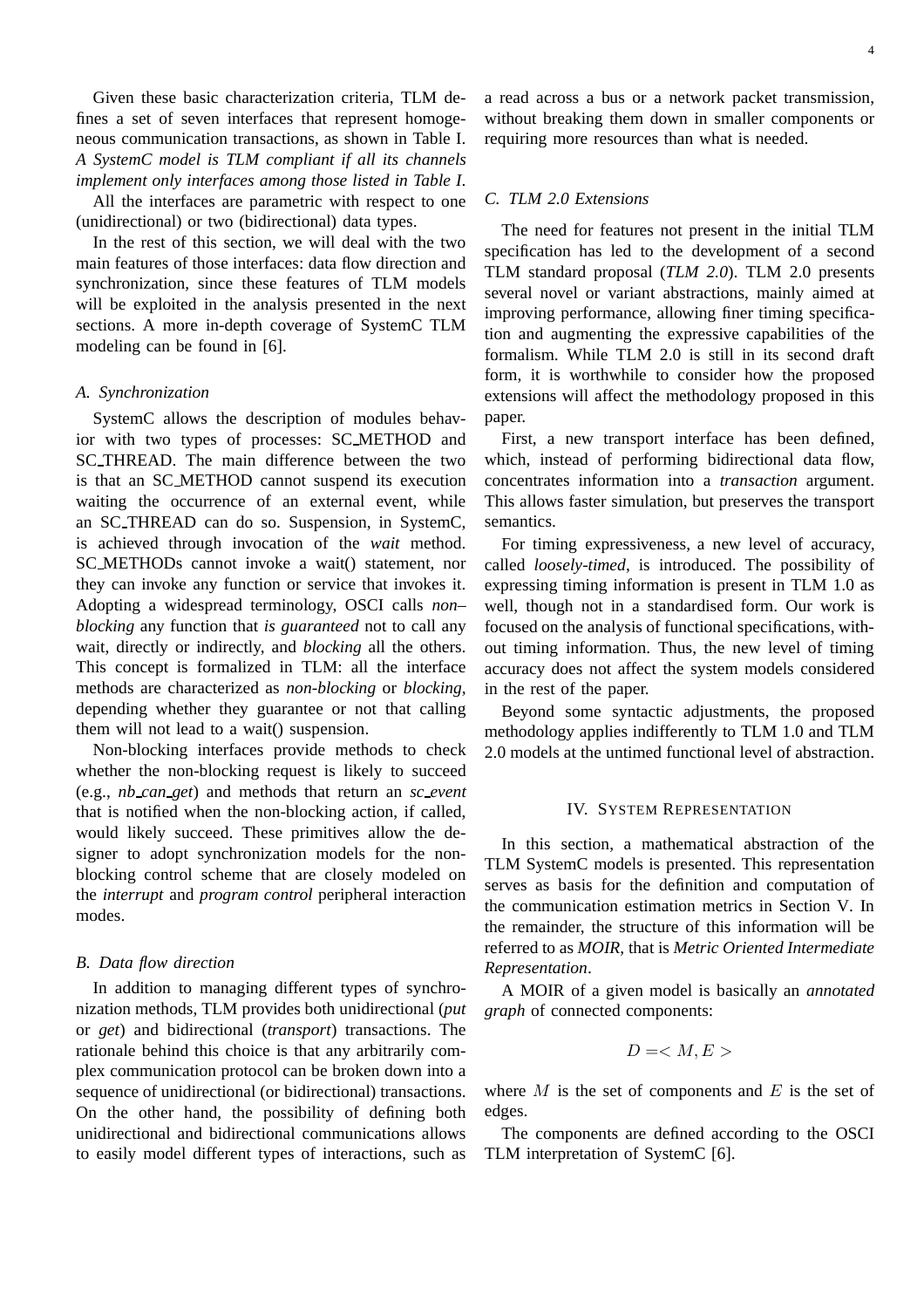## *A. Components*

A *module class* m is defined as a tuple  $m = \lt$  $id_m, I_m, P_m, T_m >$  where  $id_m$  is a unique identifier;  $M_C$  is the set of module classes;  $I_m \subseteq I_{TLM}$  is the set of *interfaces* implemented by the module class m;  $P_m$  is the set of *ports* of m; and  $T_m$  is the set of *processes* belonging to m. Processes, in a SystemC module, describe the reactive behavior of a component.

A *port p* is defined as  $p = \langle id_p, i_p \rangle$  where  $id_p$  is a unique identifier and  $i_p \in I_{TLM}$ . It can be interpreted as an interface *required* by a given module m.

A module class m such that  $I_m \neq \emptyset$  is defined a *channel class*. A channel, in SystemC, is in fact any module that offers some TLM service. The set of channel classes  $C_C$  is therefore defined as  $C_C = \{m | I_c \neq \emptyset\}.$ 

*Components* c are instances of module classes, defined as  $c = \langle id_c, m_c \rangle$  where  $id_c$  is a unique identifier and  $m<sub>c</sub>$  is a module class. The sets of module components M and of channel components  $C \subseteq M$  are also defined.  $M$  is the set of all the instances of module classes in the system, and  $C = \{c | I_{m_c} \neq \emptyset\}.$ 

In the remainder of the paper, we will refer to ports  $P_c$ , interfaces  $I_c$  and processes  $T_c$  of a component  $c = \lt$  $id_c, m_c >$ , meaning the ports  $P_{m_c}$ , the interfaces  $I_{m_c}$ and the processes  $T_{m_c}$  of the module class  $m_c$ .

#### *B. Processes and Events*

For our purposes, the most interesting distinction of processes in Transaction-Level Models is between *methods* and *threads*. The notable difference between the two is that the former are guaranteed to be *non-blocking* (they cannot suspend themselves and cannot invoke *blocking services*), while the latter can be *blocking*. A formal specification of the synchronization properties will be given in Section V.

Processes belonging to different modules can communicate via *service invocations*, which provide a pointto-point form of communication between a process (or a service) and a service. To allow intermodule process to process synchronization, *events* are employed. Events implement the rendez–vous synchronization semantics.

Each event is represented by a unique identifier (or tag). An event can be *notified*, according to SystemC execution semantics, and it is possible for a thread to wait for it to be notified.

In MOIR, processes are characterized by their *Communication Control Flow Graph*, that is a graph that is obtained from the classical *Control Flow Graph* by collapsing all nodes that do not represent a service invocation, a wait suspension or an event triggering.

The Control Flow Graph of a process is a directed graph in which each node represents a *basic block*, that is a sequence of statements that have a single entry and a single exit point. The edges of the Control Flow Graph represent the flow of program control from one basic block to the next. According to the purposes of our analysis, only communication activities are considered relevant. Consequently, all nodes that do not contain a service invocation, a wait invocation or an event notification are collapsed, and the result is the Communication Control Flow Graph.

A process can then be represented as a tuple  $t = \lt$  $id_t, Cfg_t$  >, where  $id_t$  is a unique identifier and  $Cfg_t$ is the Communication Control Flow Graph.

From the Communication Control Flow Graph, we can extract different sets of elements characterizing a process:

- the set  $e_t^s$  of events the process is sensitive to (that are in its *sensitivity list*);
- the set  $e_t^w$  of events the process can suspend upon until notification;
- the set of events  $e_t^f$  $t$  it can notify;
- the set of services  $s_t^c$  it can call through the component ports.

# *C. Services and Interfaces*

In SystemC, *channels* implement *services* that can be invoked by other modules to achieve communication. An *interface* defines a set of methods that are provided, together, by a channel.

In MOIR, an *interface* can then be represented as a triplet  $i = < b, d, T >$ , where b represents the blocking or non-blocking characteristic of the services of the interface;  $d \in \{r, w, rw\}$  represents the uni-directional or bidirectional characteristics of the interfaces, together with the data flow direction (outcoming or incoming); and  $T \in DataTypes$  represents the data template parameters of the interfaces.

The set of all interfaces  $I_{TLM}$  is composed of the seven Transaction-Level interfaces defined in [6], parametric with respect to the data types.

The building blocks of the interfaces are the *services*, that is the methods that a component provides when it implements a given interface. A *service signature* is represented by a pair  $s_s = \langle id_s, i_s \rangle$ , where  $id_s$  is a unique identifier and  $i_s \in I_{TLM}$  is an interface.

*Services* are associated with component classes, and can be defined as tuples  $s = < c, s_s, Cfg_s$ , where c is a component class,  $s_s$  a service signature and  $Cfg_s$  is the Communication Control Flow Graph associated with the service.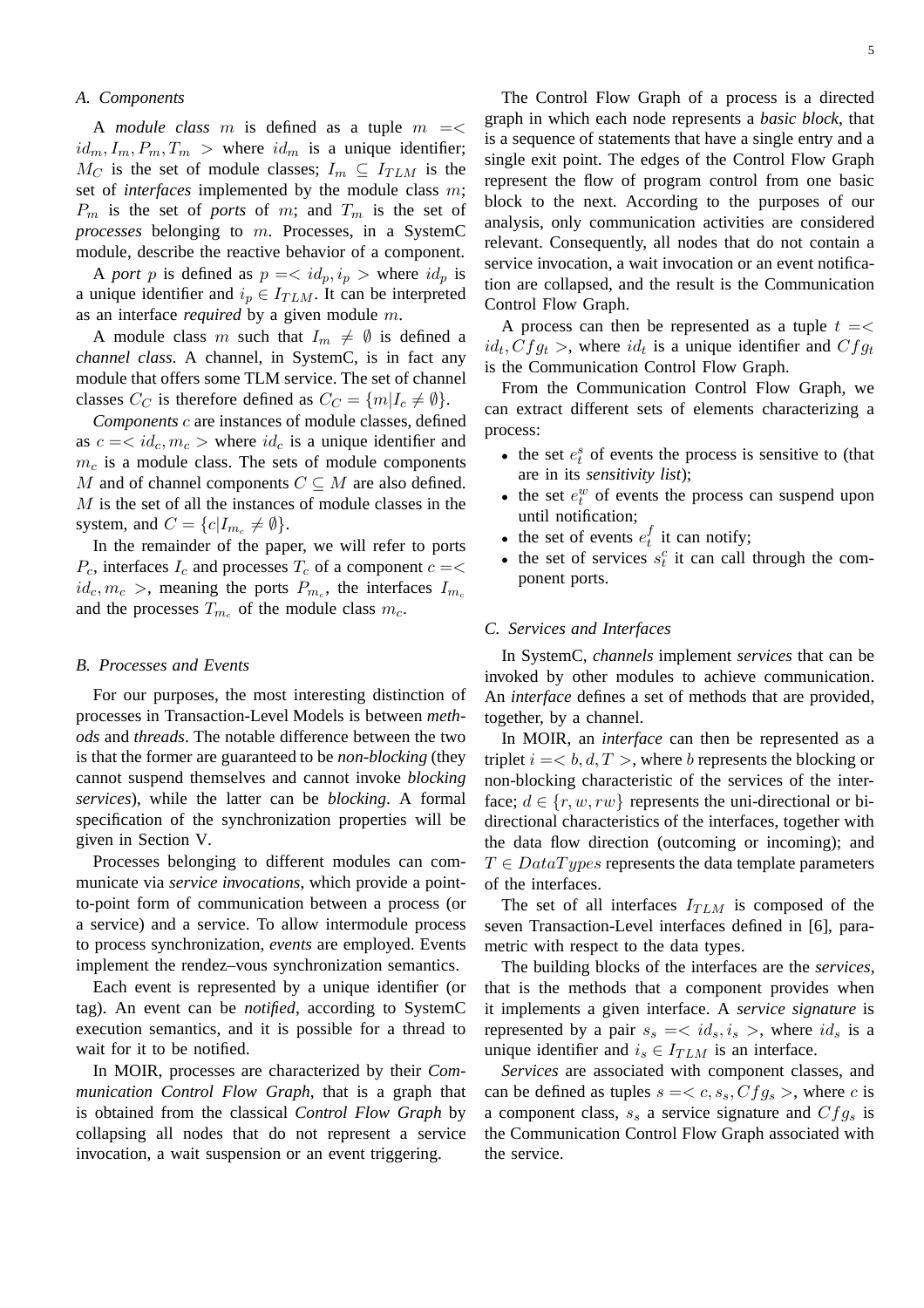From the Communication Control Flow Graph we can extract different sets of elements of interest for each service:

- $e_s^w$  the service can wait upon for notification;
- a set of of events  $e_s^f$  it can notify;
- a set of other services  $s_s^c$  it can call.

#### *D. Synchronization Properties*

A service s is non-blocking when it never waits for event notification ( $e_s^w = \emptyset$ ), and it never calls a blocking service. The TLM non-blocking interfaces guarantee that both properties are respected by every non-blocking service s.

As far as processes are concerned, *methods* are guaranteed to be non-blocking, since they comply to the same constraints as the non-blocking services.

For a method  $t, e_t^s \neq \emptyset$  because the method is sensitive to a predetermined set of events, defined outside the Control Flow Graph.

#### *E. Connections*

*Connections* represent the binding of module components (module classes instances) to channel components (channel classes instances). Formally, a *connection* e is represented by a tuple  $e = \langle m, c, p, i \rangle$  where  $m \in M$ is a module,  $c \in C$  is a channel,  $p \in P_m$  is a port of m and  $i \in I_c$  is an interface implemented by the channel c.

The set  $E$  of all the connections in the system is also the set of edges of the system representation graph.

A constraint is imposed on the connections, so that every port connects to one and only one channel. No such constraint is imposed on channel interfaces, so any number of ports requiring the same interface  $i$  can be bound to the same channel that implements i.

#### *F. Extension to Hierarchical Models*

So far, a MOIR describes a "flat" system. Actually, it is desirable to be able to describe hierarchical models, where a module can in turn be composed of several sub-components connected via services and synchronizations.

The MOIR can be easily extended to describe such hierarchical models: consider a system S defined in MOIR, where a set of services and a set of ports are implemented (respectively, required) by a special black box component, the *system environment*. If we consider  $S$  as a module class, the system environment is the generic system in which  $S$  can be instantiated. Therefore, S can be seen as a module class  $m_S$  where  $I_{m_S}$  is the set of interfaces offered to the system environment,  $P_{m_S}$  is

the set of ports that will connect to interfaces provided by the system environment, and  $T_{m_S}$  is the set of processes in the system. Then,  $m<sub>S</sub>$  can be instantiated in a system as any other component. In a hierarchical model, we will therefore call  $M<sub>S</sub>$  the set of components instantiated within the top-level component S.

In the rest of this paper, sample models that have a single level of hierarchy will be considered. This is not meant to represent a limitation of the metrics or of the representation, but rather a simplification that allows an easier presentation of the discussed issues and solutions.

#### V. METRICS DEFINITION

So far, our model provides topological information on the presence of communication between computation nodes. We want to enrich this information by specifying both qualities of the connections, such as the size of the data tokens passed through them and the direction of the information flow, and qualities of the nodes, such as their memory occupation.

We also want to add information about the dependences induced by synchronization statements.

#### *A. Communication Width*

These metrics provide information on the width of the tokens involved in the data transactions.

Let us first define the width W of a data type  $t \in$  $DataTypes$  as  $W(t) = sizeof(t)$ , and the width of a multiset D of types as  $W(D) = \sum_{t \in D} W(t)$ .

For a service s of an interface  $i = < b, d, T >$ , with signature identifier  $d_s$  we can define the width  $W$ as  $W(s) = W(i) = W(T)$ . Services with signature identifier  $c_s$  or  $e_s$  have a conventional  $W(s) = 0$ .

Let  $\oplus$  be a polymorphic operator such that  $(\mathbb{N}, \oplus)$  is a commutative monoid. Then, for a channel  $c$ ,

$$
W(c) = \bigoplus_{i \mid \exists e \in E, e = \langle m,c,p,i\rangle, \forall m,p} W(i)
$$

and for a pair of module and channel  $(m, c)$ , Communication Width can be defined as

$$
W(m, c) = \bigoplus_{i \mid \exists e \in E, e = \langle m, c, p, i \rangle, \forall p} W(i)
$$

Let us now define the Communication Width  $\hat{W}$  between two modules connected through a set of channels. First we define the width of the communication between two modules through a single channel:

$$
\hat{W}(m_1,m_2,c)=W(m_1,c)\oplus W(m_2,c)
$$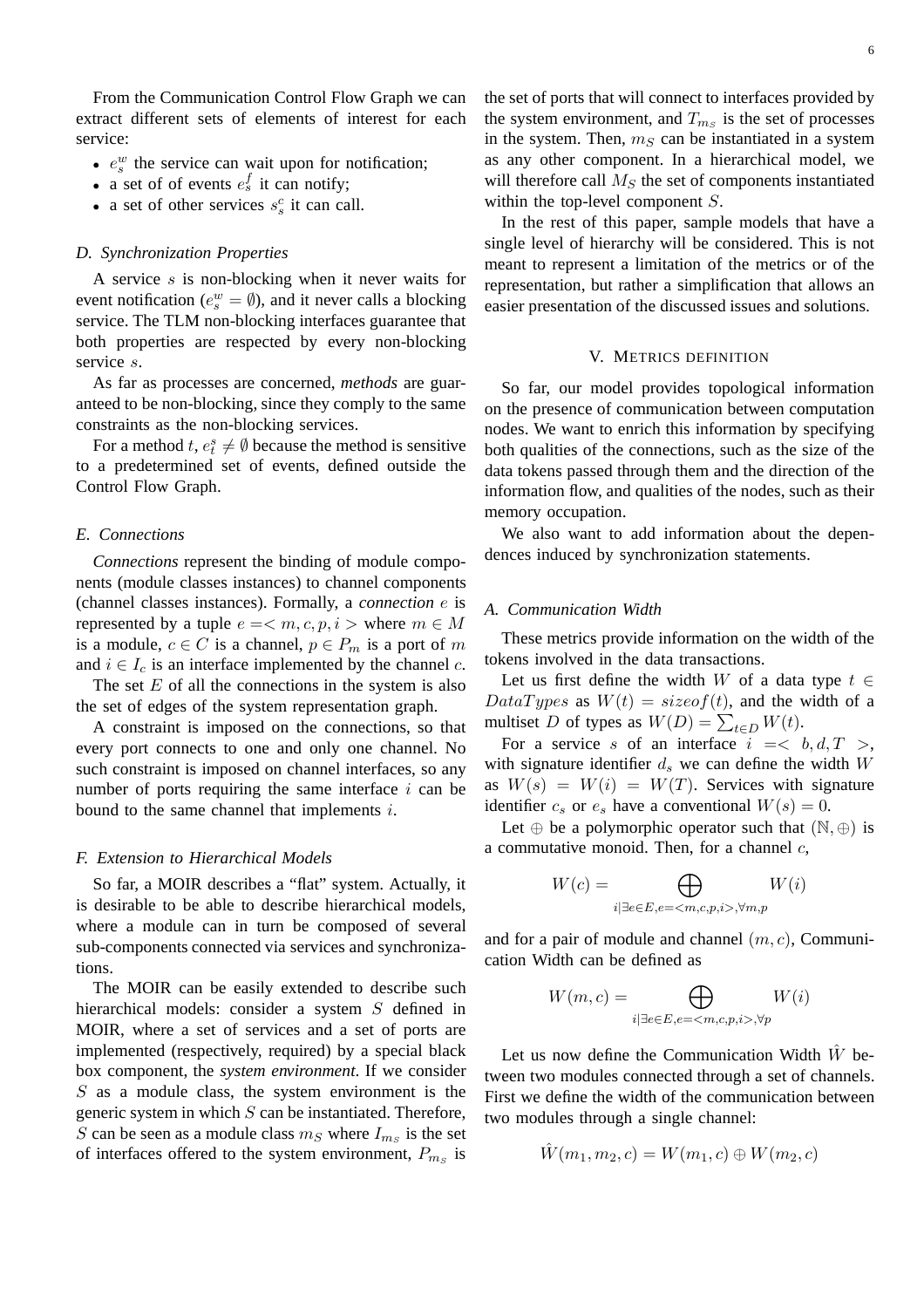Now we can define the communication width between nodes connected through an arbitrary number of channels:

$$
C(m_1, m_2) = \{c | \exists e_1 = , e_1 \in E \land \n\exists e_2 = (m_2, c, p_2, i_2), e_2 \in E\}
$$
\n
$$
\hat{W}(m_1, m_2) = \bigoplus_{\forall c \in C(m_1, m_2)} \hat{W}(m_1, m_2, c)
$$

These definitions identify a family of metrics, parameterized by the operator ⊕. Some significant operators would be, for example, the addition and the maximum. The former would define a metric that computes the bit size of all tokens that can be exchanged between two modules, while the latter would compute the largest data token exchanged. Both metrics would be useful, though for different purposes.

These metrics can be used to estimate the size of the communication medium needed to implement the connection. For instance, if the medium were a parallel bus, these metrics could be used to estimate the number of lines required.

## *B. Directionality*

The directionality metric D accounts for the nature of communication between two modules, and attempts to detect whether the connection is read- or write-only, or the communication includes control information only.

For service signatures,  $D(m) = d \in \{r, w, rw, c\}$ , where the possible values of  $D(m)$  represent a read-only, write-only, read/write or control-only communication. The control-only communication is exemplified by the control operations of the non-blocking interfaces. The read only, write-only and read/write communication are, respectively, the *put*, *get* and *transport* services. This information is immediately available from the MOIR representation, and is the starting point from which the metric can be computed on pairs of modules and channels.

To define D for interfaces and modules, we need a binary operator ⊕ over the domain  $A = \{r, w, rw, c\}$ . We also introduce a unary operator  $-$  that will be interpreted as a direction reversal. The semantics of the two operators are described in Table II.

We can now define

$$
D(i) = \bigoplus_{m \in i} D(m)
$$

for an interface  $i \in I_{TLM}$ , and we can say that the directionality of a port  $p$  that requires an interface  $i$  is

TABLE II OPERATORS OVER THE A DOMAIN

|  | r w rw c                                                                                                                         |  |  |                                                                                                                             |
|--|----------------------------------------------------------------------------------------------------------------------------------|--|--|-----------------------------------------------------------------------------------------------------------------------------|
|  | $\begin{tabular}{ccccc} r & r & rw & rw & r\\ w & rw & w & rw & w\\ rw & rw & rw & rw & rw\\ c & r & w & rw & c\\ \end{tabular}$ |  |  | $\begin{array}{ccc} \text{r} & \text{w} \\ \text{w} & \text{r} \\ \text{rw} & \text{rw} \\ \text{c} & \text{c} \end{array}$ |
|  |                                                                                                                                  |  |  |                                                                                                                             |
|  |                                                                                                                                  |  |  |                                                                                                                             |
|  |                                                                                                                                  |  |  |                                                                                                                             |
|  |                                                                                                                                  |  |  |                                                                                                                             |

given as  $D(p) = -D(i)$ . So, for a single component  $m \in M$ ,

$$
D(m) = \bigoplus_{p \in P_m} D(p) + \bigoplus_{i \in I_m} D(i)
$$

For an ordered pair of nodes  $(n_i, n_j)$ , we define

$$
D(n_i, n_j) = \bigoplus_{e=(n_i, n_j, p_e, i_e) \in E} D(i_e)
$$

This metric can highlight unidirectional communications between modules, therefore suggesting implementation choices such as pipelines, FIFOs for hardwarehardware solutions; for software-software systems, this could affect the implementation of interprocess communication, for instance revealing the need for locking policies.

## *C. Memory Size*

Memory Size metrics estimate the size of the state space of the elements of the system.

Let  $Var_m$  be the set of all attributes of module m that are not modules themselves. We can define the Memory Size  $size(v), v \in Var_m$  as the actual memory occupation for that attribute, as given by the sizeof C++ expression.

Then  $size(m)$  can be defined as:

$$
size(m) = \sum_{v_j in Var_m} size(v_j) + \sum_{m_i \in M_m} size(m_i)
$$

In the case of a non-structured module,  $M_m = \emptyset$ , so the Memory Size is just the memory occupation of that module.

These metrics can discriminate different implementation options, depending on the size of the state space. It is possible to choose between combinatorial (as a bus) and sequential (as a shared memory) communication solutions.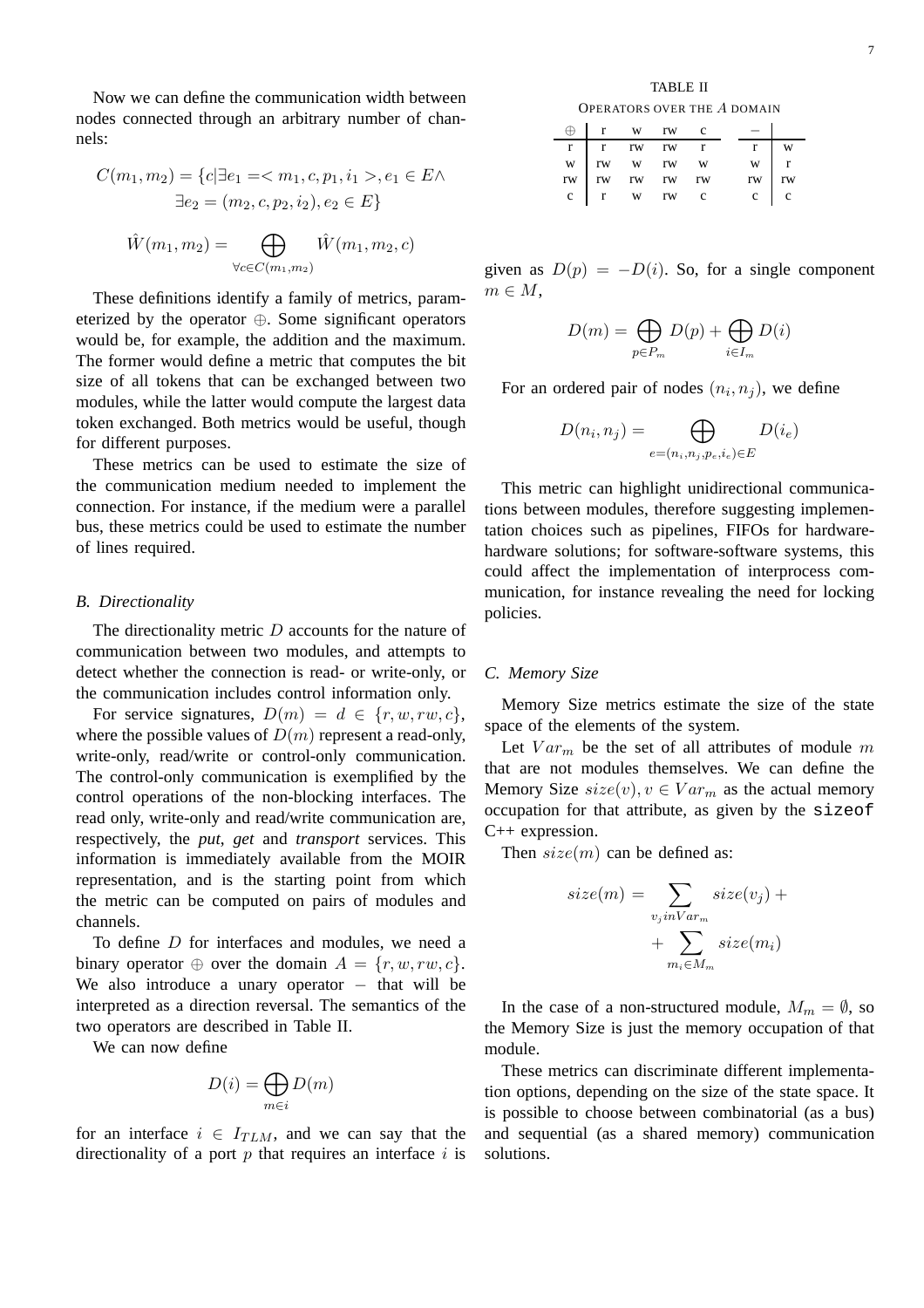# *D. Execution Classes*

In order to collect information on the number of service invocations and synchronizations performed by a given service or process, we define the *Execution Classes*. This is a kind of intermediate metrics, which will be used to define a set of metrics such as minimum or maximum number of invocations.

The Execution Classes EC of a given service s or process t are defined as follows.

- For the simplest service Communication Control Flow Graph, composed of a single invocation of a service  $s_1$  (or equivalently, of a single synchronization primitive),  $EC = \{< s_1, 1 >\}$  (or, in case of wait or notify primitives on an event  $e_1$ ,  $EC = \{ \langle w^{e_1}, 1 \rangle \}$  or  $EC = \{ \langle n^{e_1}, 1 \rangle \}$ , respectively);
- For a Communication Control Flow Graph including a sequence of service invocations or synchronizations  $s_1 \dots s_n$ ,  $EC = \{ < s_1, 1 > \dots < s_n, 1 > \}$ };
- For a Communication Control Flow Graph including a sequence of  $n$  invocations of the same service or synchronizations on the same event,  $s_1 \ldots s_1$ ,  $EC = \{ \langle s_1, n \rangle \};$
- For a Communication Control Flow Graph made of a loop construct (i.e., a cycle in the graph) containing a subgraph g such that  $EC_q = \{ \langle \rangle$  $s_1, n >\}, \ EG = \{< s_1, [n, n \times k] >\}$  where k is the maximum number of iterations of the loop,  $k = \infty$  if there is no known bound:
- For a Communication Control Flow Graph including two or more different paths (after loop reduction), each path is considered as a different execution class.

For example, the Control Flow Graph shown in Figure 2 produces the following execution classes:

$$
EC_{s_{i_2}} = \{ \{ \langle w^{e_1}, 1 \rangle, \langle s_{i_3}, 1 \rangle, \langle n^{e_2}, 1 \rangle \}, \{ \langle s_{i_3}, 1 \rangle, \langle n^{e_2}, 1 \rangle \} \}
$$

indicating that the service considered, depending on the execution class realized during a given invocation, may or may not block itself on event  $e_1$ . If  $s_{i_3}$  had a non-blocking behavior, this would imply that the invocation of service  $s_{i_2}$  would be blocking or nonblocking depending on the control flow. This is the maximum level of information that can be obtained from our static analysis. Profiling could then be used to provide frequency weights for the execution classes.

From the Execution Classes, we can compute an *execution frequency* metrics, which will be useful to gauge the ratios between bandwidths of different connections.



Fig. 2. Example of Communication Control Flow Graph

The Execution Frequency  $EC_{s_2}(C, s_1)$  of a service  $s_1$  in service  $s_2$  (or in process t) for an Execution Class  $C$  is defined as the value of the second element of the tuple  $\langle s_1, x \rangle$  in that Execution Class of  $s_2$  (or t, respectively).

Then, we can define a Maximum (or Minimum) Execution Frequency by defining:

$$
EF_{s_2}^{max}(s_1) = max_C EC_{s_2}(C, s_1)
$$
  

$$
EF_{s_2}^{min}(s_1) = min_C EC_{s_2}(C, s_1)
$$

#### *E. Blocking Components*

Intuitively, Blocking Components are chains of service invocations such that all methods within the chain are blocked until the end of the computation.

We define the blocking property as a relation between two services (or a process and a service)  $s_1$  and  $s_2$  that is conditioned by a set of Execution Classes of  $s_1$ . We say that  $s_1$  is blocked waiting for  $s_2$  under the set of Execution Classes  $EC_{s_1}^{s_2} \subseteq EC_{s_1}$  if  $s_1 \in ec, \forall ec \in$  $EC_{s_1}^{s_2}$ .

The definition of blocking property given above is local, that is it characterizes the relation between a service or process, and the services it may invoke. We can extend the definition by considering that, if  $s_3$  is invoked in some Execution Classes  $EC_{s_2}^{s_3} \subseteq EC_{s_2}$ , then  $s_1$  is blocked waiting for  $s_3$  when the control flows within the execution classes  $EC_{s_1}^{s_2}$  and  $EC_{s_2}^{s_3}$ . So,  $blocking(s_1, s_2)$ is true under the condition  $EC_{s_1}^{s_2} \wedge EC_{s_2}^{s_3}$ .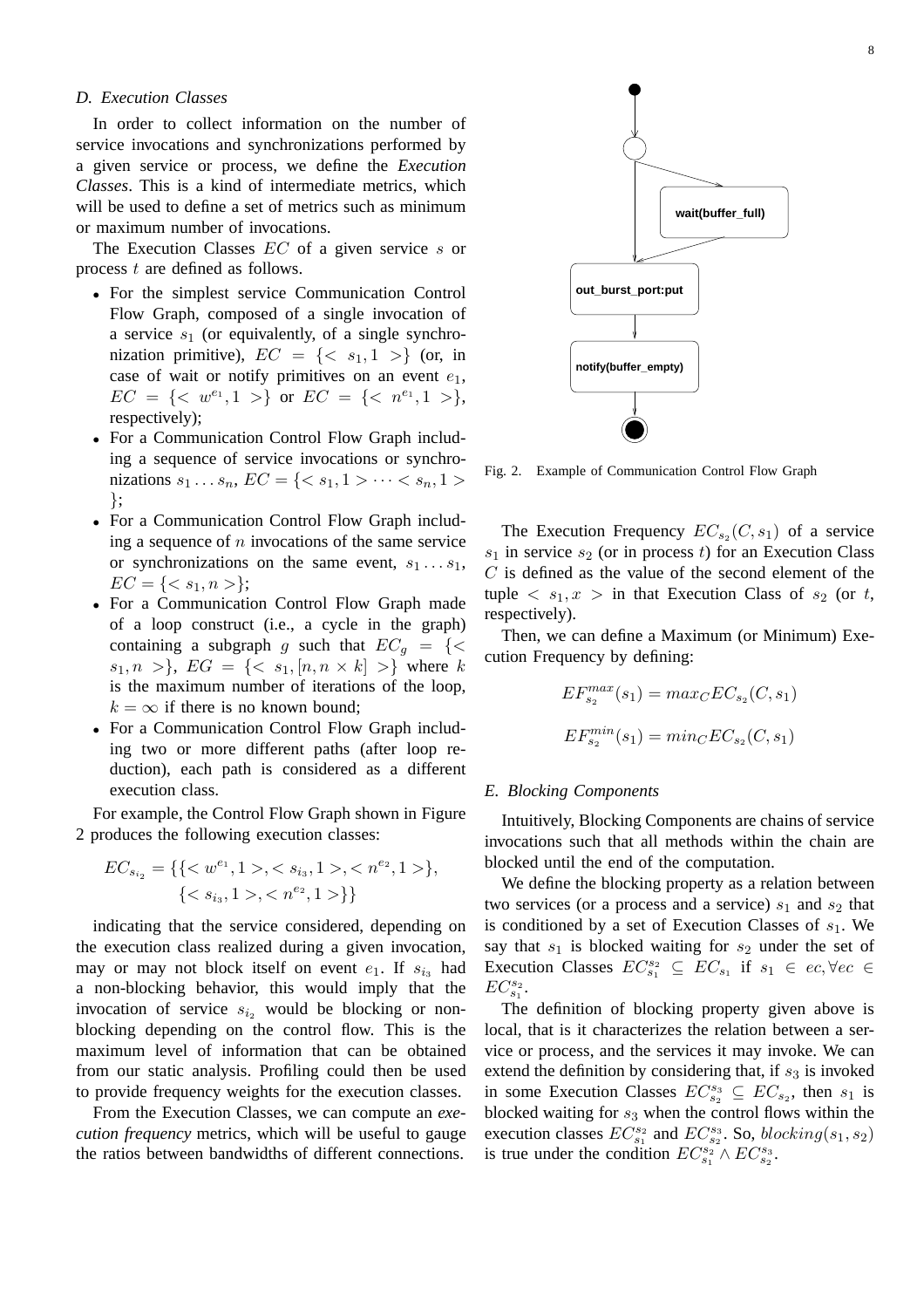

Fig. 3. Structural overview of the system employed to exemplify the application of the metrics

This shows that for the blocking relation the transitive property holds; we can then define *blocking chains* as the transitive closure of the blocking relation.

Finally, *Blocking Components* are formally defined as the chains of modules and channels that implement the services that appear in a blocking chain.

#### VI. EXAMPLE OF METRICS COMPUTATION

In order to show how the metrics are applied, and what kind of information the designer can gather, we present a sample TLM system design.

# *A. System Definition*

The overall system implements the computation of the mean of groups of 16 integers from a stream produced by a generator *g1* and stored in a *burst buffer bb1* (a structural diagram of the system in presented in Figure 3).

A *burst buffer* is a component that stores a given number of data tokens, and then outputs them in a single burst when it is properly triggered; this model is particularly interesting since it implements and requires services of different nature (control, data transmission).

The mean may be computed using two different algorithms, implemented by *im1* and *fm1*. A dispatcher *d1* is in charge of the choice between *im1* and *fm1*. Then, the result is sent to a second burst buffer *bb2*, which feeds a monitor *m1*. Two trigger modules (*t1* and *t2*) control the burst buffers.

# *B. System MOIR Graph*

The first step towards the computation of the system design metrics is the parsing of the SystemC model to

the intermediate format (MOIR). Figure 4 shows the MOIR graph for the sample system. For the sake of clarity, in addition to the nodes (components) and edges (connections) of the graph, the datatypes of the interfaces involved in each connection have been annotated on the edges of the graph.

#### *C. Metrics Evaluation*

For the purpose of this example, we use a simplified notation. Since all interfaces are of the *blocking put* type, we only need to specify the datatype. Most channels offer a single service, so the service will be identified by the component name, except in the case of the burst buffer, where the data type (bool or other) will be used to distinguish different services.

In the end, the set of services implemented is:

$$
S = \{M1, BB2 : bool, BB2 : float,
$$

 $IM1, FM1, D1, BB1 : bool, BB1 : int$ 

The same we can do with processes, so that:

$$
T = \{G1, T1, T2\}
$$

Within the system we have a set of four events  $E =$  ${e_1,e_2,e_3,e_4}$ :

- $e_1$ : buffer full for the burst buffer *bb1*
- $e_2$ : buffer emptied for the burst buffer  $bb1$
- e<sup>3</sup> : buffer full for the burst buffer *bb2*
- e<sup>4</sup> : buffer emptied for the burst buffer *bb2*

We will therefore indicate the notify and wait on event  $e_i$  with the symbols  $n^i$  and  $w^i$ .

*1) Execution Classes:* The service provided by the monitor *m1* has a single, empty execution class:

$$
EC_{M1} = \{\emptyset\}
$$

For the burst buffer *bb2*, we have the following classes:

$$
EC_{BB2:float} = \{ \{ ,  \}, \emptyset \}
$$

$$
EC_{BB2:bool} = \{ \{ , ,  \}, \{ ,  \} \}
$$

The two mean computation channels offer services that have the same execution classes:

$$
EC_{IM1} = EC_{FM1} = \{\{\}\}\
$$

The dispatcher *d1* has the following execution classes:

$$
EC_{D1} = \{\{\}, \{\}\}\
$$

For the burst buffer *bb1*, we have the following classes:

$$
EC_{BB1:int} = \{\{ < n^1, 1 > \lt, w^2, 1 > \}, \emptyset\}
$$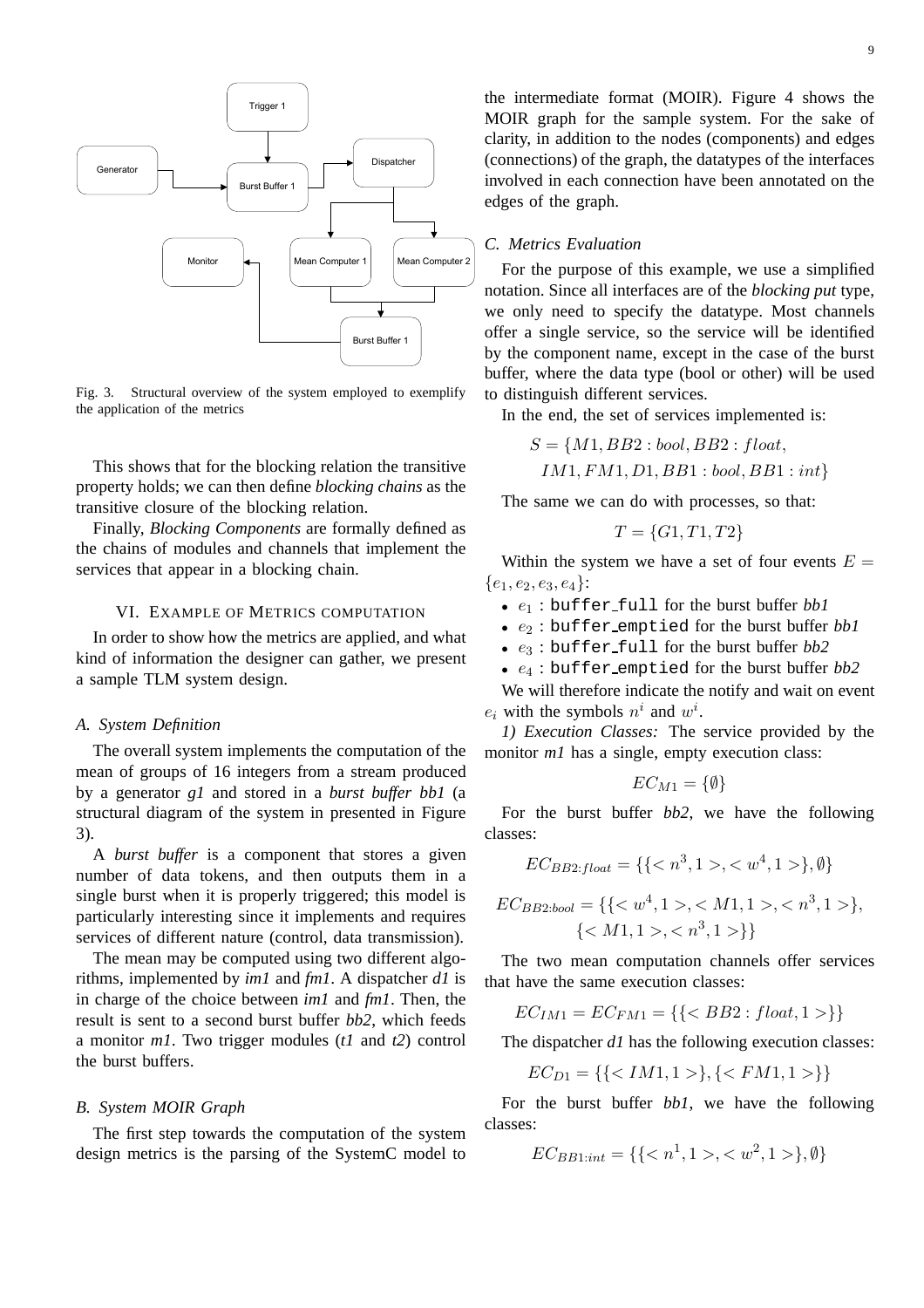

Fig. 4. System MOIR Graph with indication of the interface datatypes

$$
EC_{BB1:bool} = \{ \{ , ,  \}, \{ ,  \} \}
$$

The three processes are characterized by the following execution classes:

$$
EC_{G1} = \{\{\}\}\
$$

$$
EC_{T1} = \{\{\}\}\
$$

$$
EC_{T2} = \{\{\}\}\
$$

2) *Blocking Components:* By indicating with  $ec_s^i$  the i-th execution class of service  $s \in S$ , we have that the true blocking function on s, both in the flow-insensitive and flow-sensitive version is as shown in Table III.

TABLE III TRUE BLOCKING FUNCTION VALUES

| Service   | True Blocking | FS True Blocking                                    |
|-----------|---------------|-----------------------------------------------------|
| M1        | False         | False                                               |
| BB2:bool  | True          | $ec_{BB2:bool}^{\perp}$                             |
| BB2:float | True          | $ec_{BB2:float}^{\perp}$                            |
| IM1       | True          | $ec_{BB2:float}^{\dagger}$                          |
| FM1       | True          | $ec_{BB2:float}^{\perp}$                            |
| D1        | True          | $ec_{BB2:float}^{\perp}$                            |
| BB1:bool  | True          | $ec_{BB2:float}^{\perp} \vee ec_{BB1:bool}^{\perp}$ |
| BB1:int   | True          | $ec_{BB1:int}$                                      |

Then, the blocking components are computed as follows:

$$
BC_{G1} = \begin{cases} \emptyset & ec_{BB1:int}^{2} \\ \{BB1\} & ec_{BB1:int}^{1} \land \\ & ec_{BB2:float}^{2} \\ \\ \{BB1, D1, IM1, BB2\} & ec_{BB1:int}^{1} \land \\ & ec_{BB2:float}^{1} \\ \{BB1, D1, FM1, BB2\} & ec_{BB1:int}^{1} \land \\ & ec_{BB2:float}^{1} \\ \{BB1, D1, FM1, BB2\} & ec_{BB1:int}^{1} \land \\ & ec_{BB2:float}^{1} \\ \end{cases}
$$

$$
BC_{T1} = \begin{cases} \emptyset & ee_{BB1:bool}^{2} \land \\ & ee_{BB2:float}^{2} \\ & ee_{BB2:float}^{2} \land \\ & ee_{BB1:bool}^{2} \\ & ee_{BB1:bool}^{1} \\ & ee_{BB1:bool}^{1} \\ & ee_{BB1:bool}^{1} \\ & ee_{BB1:bool}^{1} \\ & ee_{BB1:bool}^{1} \\ & ee_{BB1:bool}^{1} \\ & ee_{BB1:bool}^{1} \\ & ee_{BB1:bool}^{1} \\ & ee_{BB1:bool}^{1} \\ \end{cases}
$$

*3) Memory Size:* Table IV shows the memory size metric computed for the components present in the system.

TABLE IV MEMORY SIZE METRIC COMPUTATION

| Component        | <b>Size</b>            |
|------------------|------------------------|
| M <sub>1</sub>   | none                   |
| B <sub>B2</sub>  | 1056 bytes             |
| IM1              | none                   |
| FM1              | none                   |
| D <sub>1</sub>   | $\overline{51}2$ bytes |
| B <sub>B</sub> 1 | 544 bytes              |
| G1               | none                   |
| T1               | none                   |
| T2               | none                   |

# VII. POTENTIAL APPLICATIONS

The metrics so far defined and computed can be exploited to infer other information useful to perform different implementation choices, such as the measurement of the communication components (e.g. bus and fifo width), bandwidth measurement and allocation, assignment of communication functions to shared resources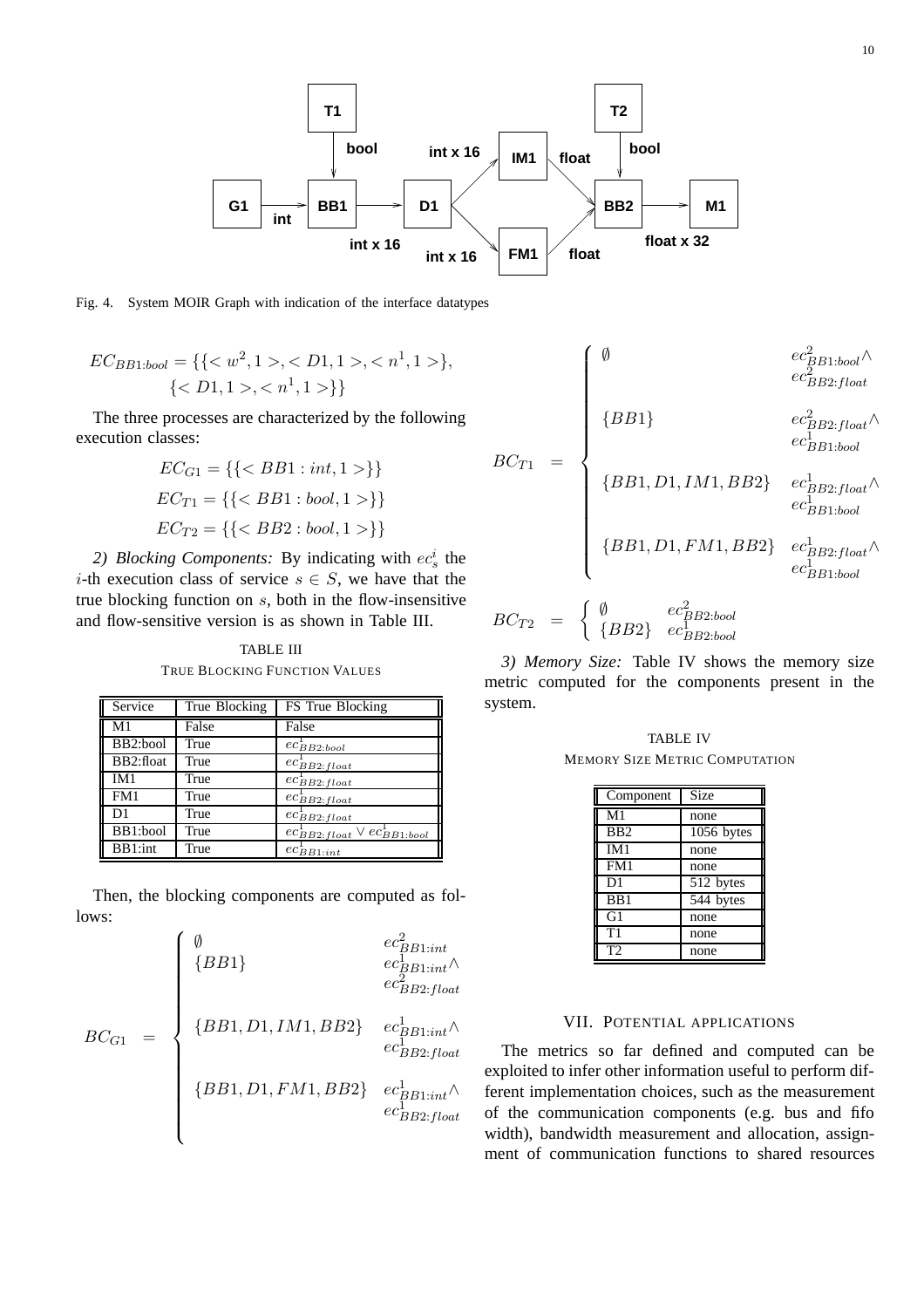(such as bus and shared memories). In this section, the application of such metrics has been formalized and exemplified.

## *A. Communication Channels Width*

A direct application of the communication width is the estimation of the width of the buses or fifos needed to implement a given communication service.

The communication width metric is itself parametric with respect to the operator used to combine the fine grain (method-level) data. Different choices of the ⊕ operator can be used for different purposes. Let us review the most significant options, considering the effect on the communication width metric computed on two modules connected by a channel.

If  $\oplus$  is max, then, given a fixed serial bandwidth  $BW_{serial}$  and a number of wires  $n_{wires}$ , the designer imposes an upper bound to the transmission delay for the parameters of the single service invocation. That is, the following inequality is imposed:

$$
\max_{s \in S}(t_s) \le \frac{CW_{max}}{BW_{serial} \times n_{wires}}
$$

where  $CW_{max}$  is the communication width metric, using the maximum operator as  $\oplus$ ,  $t_s$  is the communication delay for the parameters of service  $s$ , and  $S$  is the set of all services considered.

If, on the other hand, the average operator is used instead of ⊕, then the designer is imposing an average bandwidth. If  $\overline{t_s}$  is the average communication delay for a service in S, then

$$
\overline{t_s} = \frac{CW_{avg}}{BW_{serial} \times n_{wires}}
$$

By weighting the communication widths of each service by weights  $p(s), s \in S$ , it is also possible to take into account the distribution of service invocations – either computed by means of simulation or derived from the Execution Classes. In this case,

$$
\overline{t_s} = \frac{CW_{avg}}{BW_{serial} \times n_{wires}} = \frac{\sum_{s \in S} p(s) \times CW(s)}{BW_{serial} \times n_{wires}}
$$

Last, if the  $oplus$  operator is replaced with the arithmetic sum, the designer is imposing an upper bound to the transmission delay, assuming that threads within the initiator module can fire different methods offered by the channel interface. In this case, the upper bound is defined by the following inequality:

$$
\sum_{s \in S} t_s \le \frac{CW_+}{BW_{serial} \times n_{wires}}
$$

where  $CW_+$  is the communication width metric, using the sum operator as  $\oplus$ , while  $t_s$  is the communication delay for the parameters of service  $s$  and  $S$  is the set of all services considered.

## *B. Bandwidth Constraints Propagation*

An application of the combined information obtained by blocking chains, execution frequency and communication width is the estimation of *Bandwidth Constraints Propagation*.

Suppose, in the simplest case, that a module invokes a service  $s_1$  on a given channel. If the communication width of  $s_1$  is  $w_1$ , and  $s_1$  invokes another blocking service  $s_2$ , of communication width  $w_2$ , it can be inferred that: for every amount  $w_1$  of data that is sent through the communication link that implements  $s<sub>1</sub>$ , at least an amount  $w_2$  of data will have to be sent through the link on which is implemented  $s_2$  (we will refer to this link with  $l_2$ ). If, for some reason, the bandwidth of  $l_2$  is limited, this will be reflected by the maximum data rate transmission of  $s_1$ . In particular, if the bandwidth on  $l_2$ is limited to  $bw_2$ , the data rate of  $s_1$  will not be able to go over:

$$
bw_1 \leq \frac{w_1}{w_2} \times bw_2
$$

.

With the combined use of the aforementioned metrics, it is possible to generalize this reasoning to the complex cases of:

- services that can be either blocking or non– blocking;
- bandwidth ratios between services that are implemented by channels not directly connected (i.e., that are "distant" in the system structure).

Since bandwidth is, in the general case, data dependent, information that can be obtained is, most likely, upper and lower bounds to the bandwidth ratio of two different connections.

Let us consider the application of this principle to the modeling example proposed. If we consider the blocking component  $BC_{T1}$ , we observe that all the execution classes for which BB2 is invoked are present in the condition list of all the blocking chains that contain the execution classes for which the D1 is invoked. From this information, we can infer that every time D1 is invoked, BB2 is invoked. Thus, if *all* the connections to BB2 are limited in bandwidth, the limit is propagated to D1. Since  $BB2$  can be invoked by either  $IM1$  and  $IF1$ , the bandwidth constraint on  $D1$ , when  $IM1$  and  $IF1$  are limited to  $BW_{IM1}$  and  $BW_{IF1}$  will be:

$$
\frac{BW_{FM1}}{W_{FM1}} + \frac{BW_{IM1}}{W_{IM1}} \ge \frac{BW_{BB1}}{W_{BB1}}
$$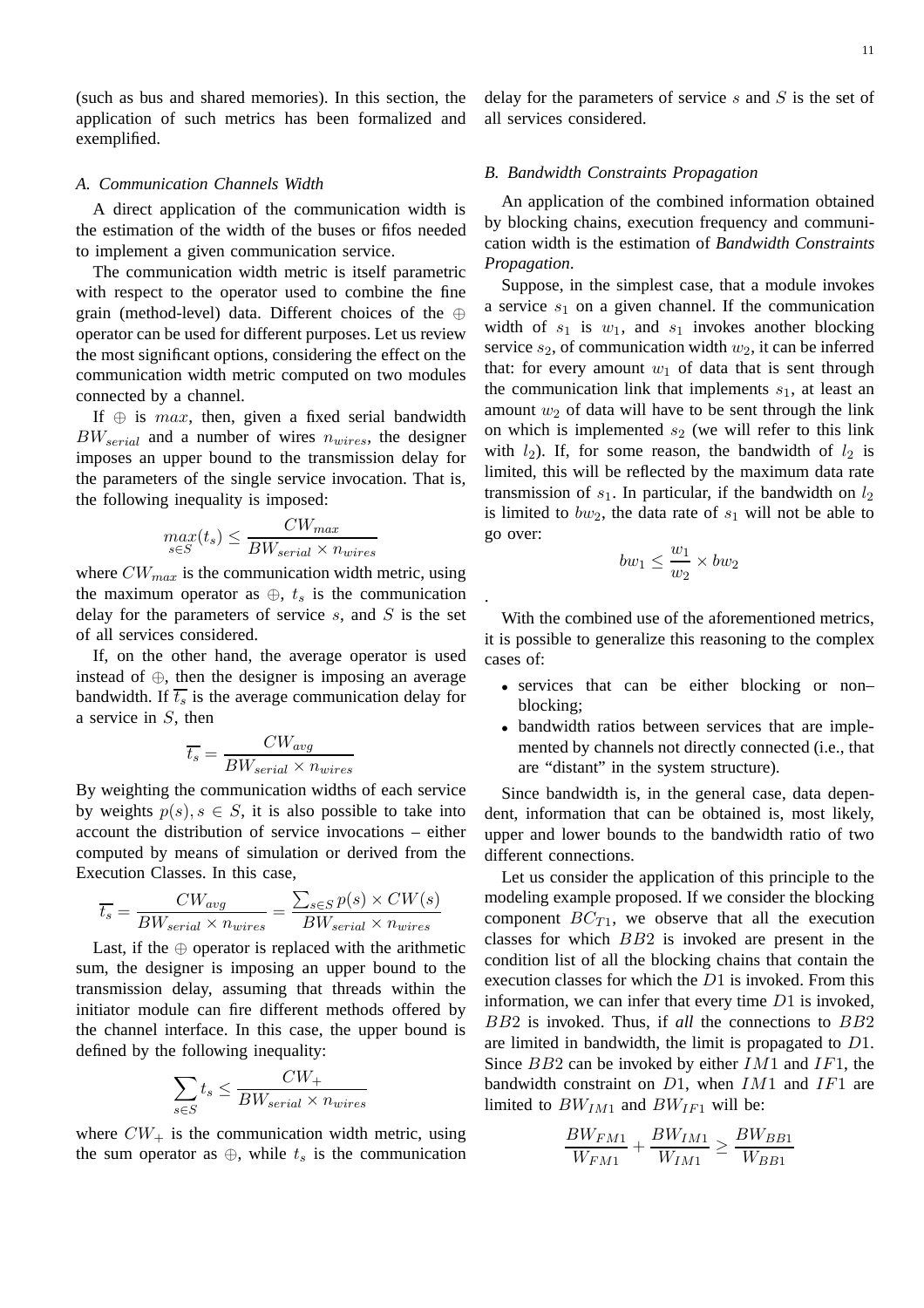To experimentally assess this relation, we simulated the model imposing fixed communication latencies on both  $FM1$  and  $IM1$ , and measured the average bandwidth with which D1 was invoked by BB1. Since  $W_{IM1}$  =  $W_{FM1} = 1$  and  $W_{BB1} = 16$  (width is measured in words, and both integers and floating point are encoded with a single word):

$$
BW_{FM1} + BM_{IM1} \ge \frac{BW_{BB1}}{16}
$$

The results of the simulation are shown in Table V, where the relationship between bandwidths of the considered model connections is presented. Columns correspond to simulations in which a bandwidth constraint was imposed to a particular connection. It is possible to observe that the bandwidth propagation relation holds for all configurations.

## *C. Communication Resource Sharing*

Another possibility offered by blocking components is to characterize sets of communication services that can be implemented with a shared resource, for example a bus or a shared memory, with a minimum impact on the bandwidth.

Let us consider two services,  $s_1$  and  $s_2$ , and assume that there is a blocking component bc such that  $s_1 \in bc$ and  $s_2 \in bc$ . This means that all the data transfers caused by the execution of  $s_1$  and  $s_2$  will happen sequentially, without any overlap (not considering pipelining, of course). If  $s_1$  and  $s_2$  data transfers are assigned to the same communication resource, they will likely cause negligible access conflicts. Again, such situations can be directly detected on simple models, but their location becomes rapidly unfeasible as the number of channels and services grows.

#### *D. Pipelining*

In addition to the detection of potential shared resource, pipelining opportunities can also be investigated by means of the blocking components. If the blocking component chain is unidirectional – that is, data flow through components of the chain in a single direction, then an opportunity for pipelining arises. This can be detected by computing the directionality metric on the services of the blocking chain. If BC is a blocking chain, and  $s_i$ ,  $s_j$  are services within  $BC$ , then we can say that the portion of  $BC$  between  $s_i$  and  $s_j$  is a pipelining candidate if

$$
\forall k, i < k < j, D(s_k, s_{k+1}) = D(s_i, s_{i+1})
$$

Of course, the opportunity of pipelining for performance improvements conflicts with the potential benefits of resource sharing for the reduction of resource requirements, so a tradeoff must be considered. The bandwidth bounds discussed in Section VII-A can be applied to estimate the tradeoff point.

In the example proposed, we can observe that, for every execution class, DD1 and BB1 always belong to the same blocking component. This means that implementing connections to DD1 and BB2 with a shared connection should not cause a significant slowdown. In order to verify this hypothesis, we simulated the effect of shared implementation of connections. We considered all the possible couples, and simulated resource sharing among them. The overall slowdown was computed as the ratio between non shared implementation average throughput and the current shared implementation throughput. Results are shown in Table VI. Sharing configurations with slowdown of 1.0 (no slowdown) are exactly those foreseen by means of the metrics.

#### VIII. INDUSTRIAL APPLICATION EXAMPLE

The analysis previously described has been implemented in an automatic tool. The tool has parsing and internal model representation capabilities, and provides a general framework for the analysis of high-level Cbased models. In order to prove the effectiveness of the analysis proposed in a realistic context, we applied the information extracted to the design of a module that is part of a telecommunication application developed at Nokia Siemens Network [10]. The size of the model necessarily required automatic computation of the metrics, analysis "by hand" being too complex.

The high-level model considered represents the subsystem of a base station that implements the ATM over IP service. It is composed of 16 modules, connected by 22 connections (see Figure 5). The whole code is more than 6000 lines long. All communications are modeled as blocking Transaction Level Model service invocations. The implementation problem considered is the optimization of the maximum achievable throughput, using the minimum possible set of communication resources. In order to do so, we performed a *non-overlapping* analysis, to maximize resource sharing avoiding access conflicts.

The original problem space can be put into correspondence with the set of all the possible partitions of all the 22 connections contained in the model, making an exhaustive exploration clearly unfeasible.

The analysis tool implements *non-overlapping* analysis, automatically computing a representation of the nonoverlapping relation for every couple of connections.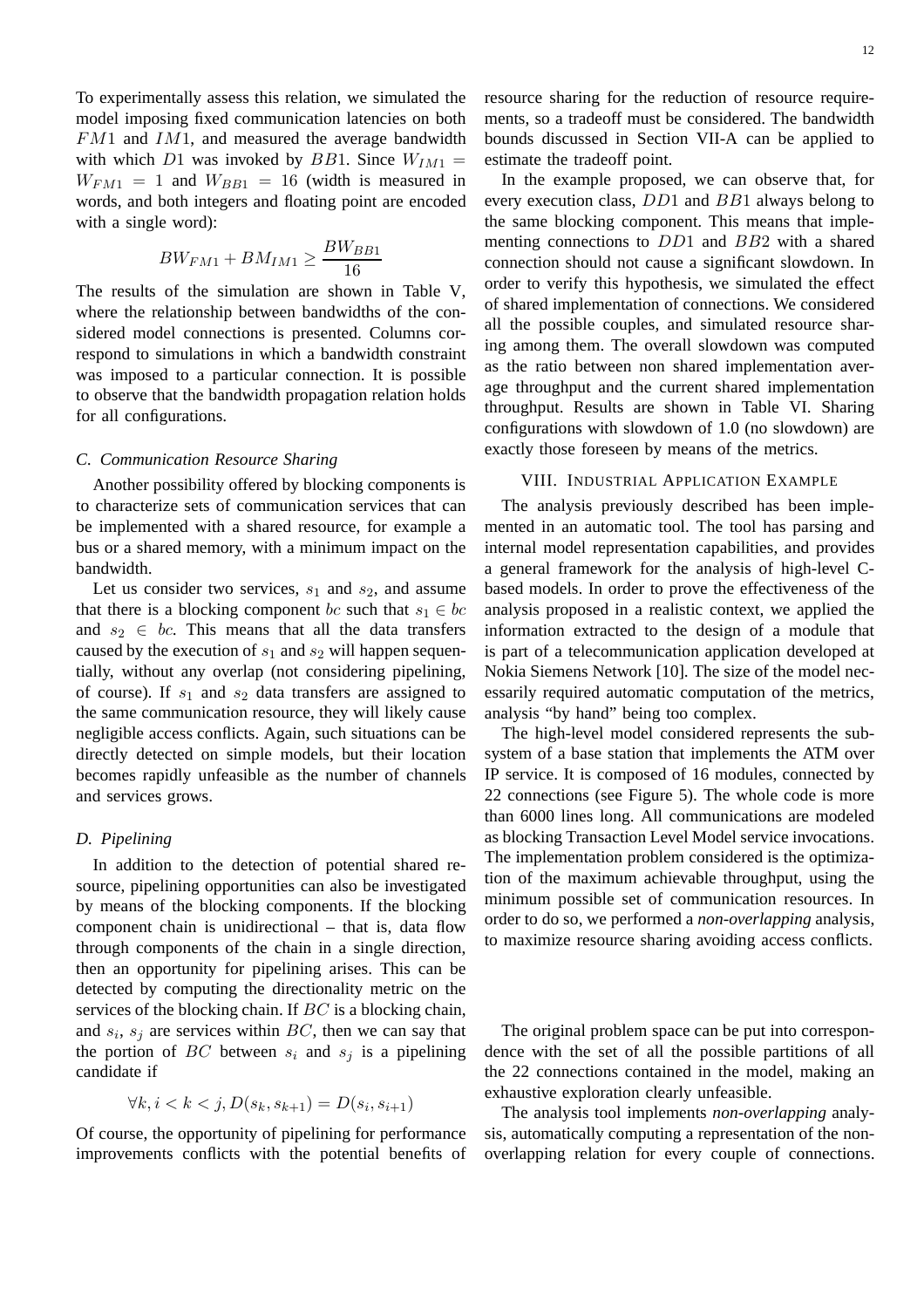#### TABLE V

RELATION BETWEEN BANDWIDTHS OBTAINED BY SIMULATION

|           | none | $bb1_d1$ | $im1$ _bb2       | $bh2$ -m1 | $fm1$ bb2 |
|-----------|------|----------|------------------|-----------|-----------|
| $bb1_d1$  | 7.58 | 2.05     | 6.64             | 2.54      | 1.33      |
| $im1$ bb2 | 20   | .06      | .18 <sup>°</sup> | .07       | .04       |
| $bh2$ _m1 | .45  | 12       | .40              | .15       | .08       |
| $fml$ bb2 | 28   | .08      | .25              | .10       | .05       |

#### TABLE VI

SLOWDOWN DUE TO COMMUNICATION RESOURCE SHARING

|            | bb1 d1 | $im1$ _bb2 | $hh2 \text{ m}1$ | $fm1$ _ $hb2$ |
|------------|--------|------------|------------------|---------------|
| $g1$ _bb1  | 1.02   | 1.02       | 1.50             | 1.02          |
| $bb1_d1$   |        | 1.00       | 1.52             | 1.00          |
| $im1$ _bb2 |        |            | 1.19             | 1.00          |
| $bb2$ _m1  |        |            |                  | 132           |



Fig. 6. Hypertext-based navigable front-end to the structural metrics as extracted by the computation tool

On a Dual Core 2Ghz Pentium, the analysis took 344 seconds to be performed.

The information produced by the analysis was postprocessed and converted in a navigable html format (see Figure 6).

From this information, classes of maximum size of reciprocally non-overlapping connections are derived as maximal cliques of the non-overlapping relation graph.

The static analysis of the model highlighted a partition of the communications into five non-conflicting classes. Each class can then be mapped onto a single communication resource, without causing any access conflict, and thus avoiding any bandwidth degradation.

In Figure 7 the communication implementation structure is represented as a set of interconnected shared resources.

Moreover, the directionality metrics suggests that there are candidates for pipeline implementation (see Section VII-D). In the present case, the non-overlapping class comprehending communication between the components *OAM DEMUX*, *DEMUX*, the set of *A2IP* can be implemented as a set of interstage pipeline buffers, since all its communications actions happen in the same direction.

## IX. CONCLUDING REMARKS

We presented a framework for the automatic analysis of system models described at transaction level. This